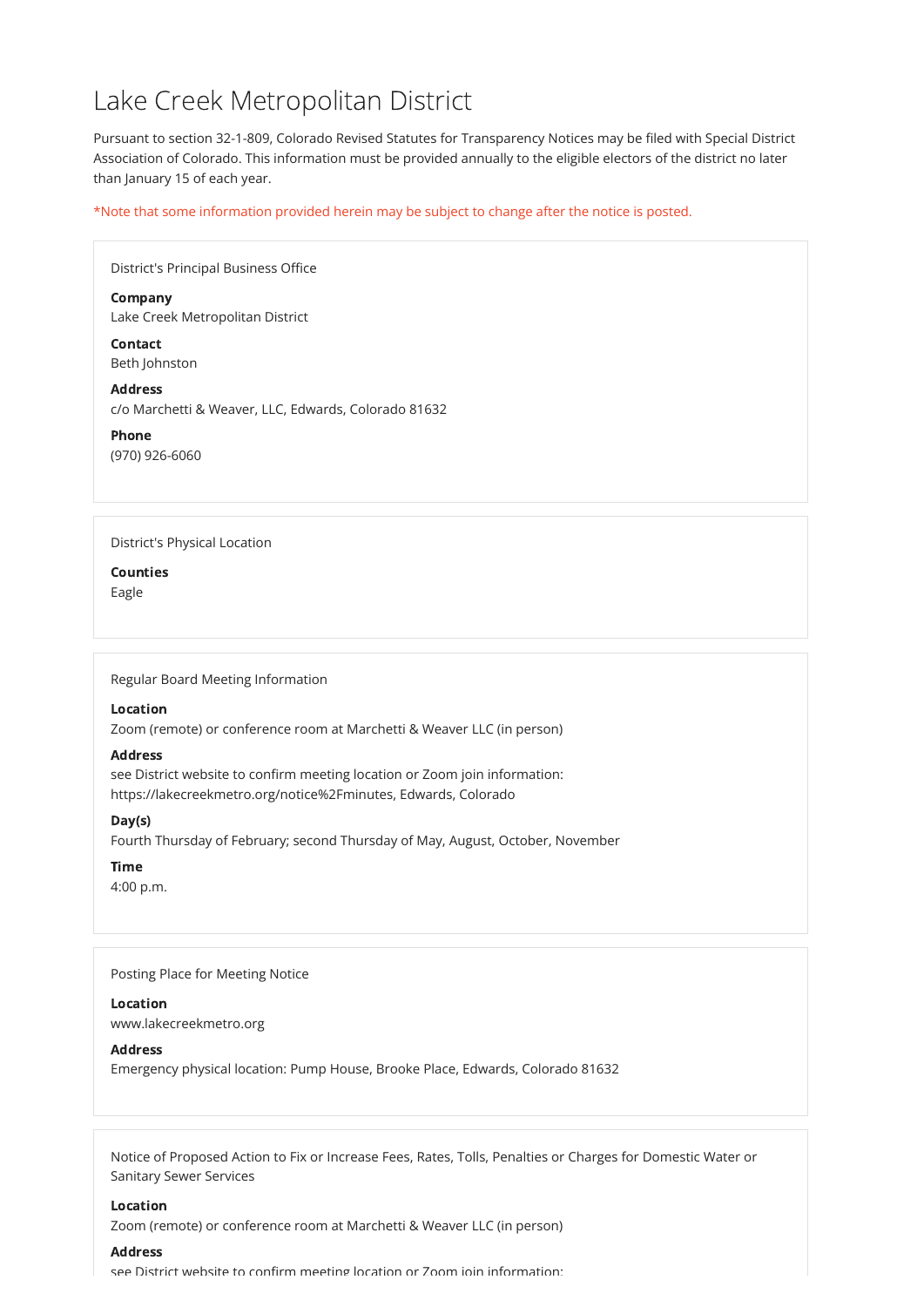see District website to confirm meeting location or Zoom join information:

https://lakecreekmetro.org/notice%2Fminutes, Edwards, Colorado 81632

## Date

in conjunction with meeting held in August or October

### **Notice**

posted on District website www.lakecreekmetro.org at least 30 days prior to meeting

Current District Mill Levy

Mills 10.458 Mills

Ad Valorem Tax Revenue

Revenue reported may be incomplete or unaudited as of the date this Notice was posted.

Amount(\$)

174,792

# Date of Next Regular Election

Date 05/03/2022

Pursuant to 24-72-205 C.R.S

The district's research and retrieval fee is \$30.00 per hour

# District Policy

Posted to District website http://www.lakecreekmetro.org/governing-documents.html

District contact information for open records request: Beth Johnston

Names of District Board Members

Board President Name

Dan Barry, President

## Contact Info

dbarry@epvail.com

### Election

Yes, this office will be on the next regular election ballot

Board Member 2 Name Kathleen Eck Contact Info

keck@slifer.net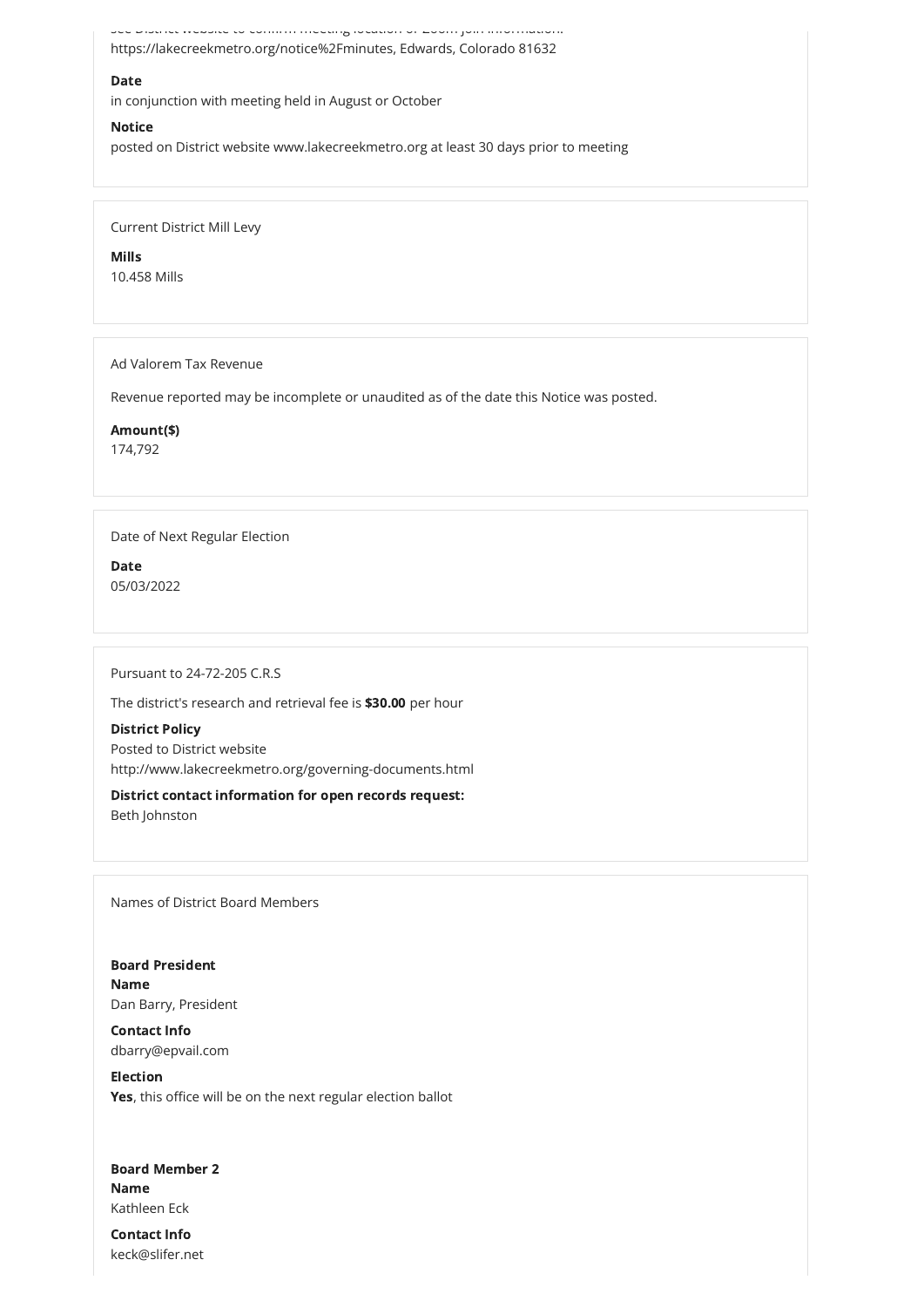Election Yes, this office will be on the next regular election ballot

# Board Member 3 Name Ann Bourke

Election Yes, this office will be on the next regular election ballot

Board Member 4 Name Anne McGonagle

Election Yes, this office will be on the next regular election ballot

Contact Info abourke@centurytel.net

# Board Member 5 Name Harriet Hinmon

Election Yes, this office will be on the next regular election ballot

# Board Member 6 Name n/a

Contact Info annehmcgonagle@gmail.com

Board Member 7 Name n/a

Contact Info hatsiehinmon@hotmail.com

Contact Info

Election No, this office will not be on the next regular election ballot

### Contact Info

### Election

No, this office will not be on the next regular election ballot

Board Candidate Self-Nomination Forms

Any eligible elector of the special district who desires to be a candidate for the office of special district director must file a self-nomination and acceptance form or letter with the designated election official.

Deadline for Self-Nomination Forms

Self nomination and acceptance forms or letters must be filed not less than 67 days before the date of the